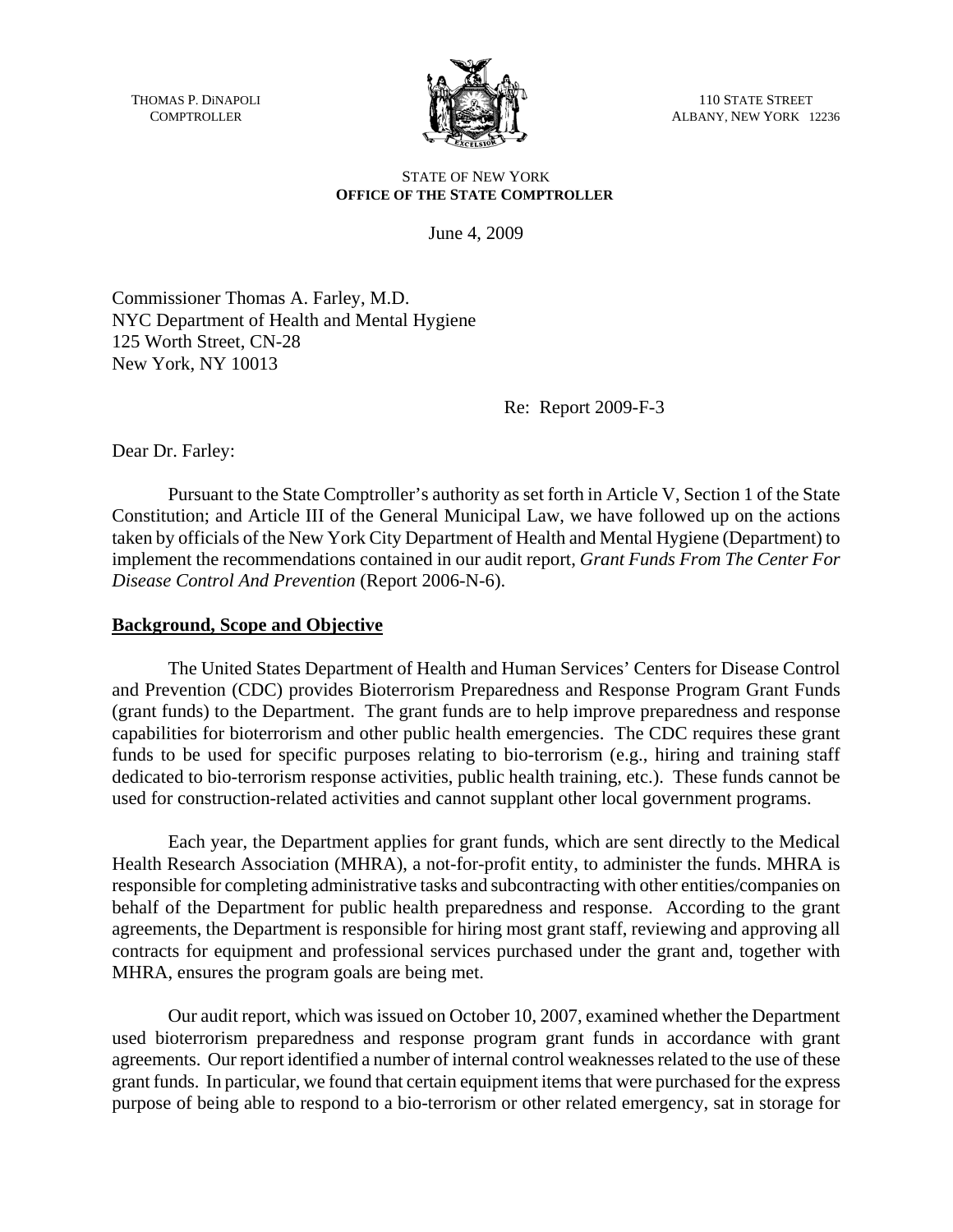extended periods of time after being purchased. For example, the Department was paying monthly vehicle enrollment and monitoring costs for 110 of 380 global positioning system (GPS) devices purchased in May 2004, that had not been installed in vehicles three years after they were purchased. The Department was able to recoup a \$93,040 credit from the vendor for the uninstalled GPS units. The objective of our follow-up review was to assess the extent of implementation, as of March 31, 2009 of the three recommendations included in our audit report.

#### **Summary Conclusions and Status of Audit Recommendations**

We found that Department officials have corrected the problems we identified. Of the three prior audit recommendations, two recommendations have been implemented, and one recommendation is not applicable.

### **Follow-up Observations**

### **Recommendation 1**

*Verify all services under the GPS contract are received prior to authorizing payment to the vendor.* 

Status - Not Applicable

Agency Action - The contract with the vendor for GPS services ended in August 2007.

## **Recommendation 2**

*Better align the timing of the purchase and installation of emergency equipment so that it is immediately available for its intended purpose.* 

Status - Implemented

Agency Action - We found that emergency equipment has been installed in a timely manner. Our review of a sample of eight recent purchases of emergency equipment found that six of the equipment items were installed within a month of receipt. While, Department officials could not provide supporting documentation for the installation dates of the other two equipmentrelated items, they indicated that the two items were installed within six months of delivery. They further indicated that the delay in installing these items was due to the time needed for testing and securing the equipment. We did observe that all the sampled equipment was available for operational use.

# **Recommendation 3**

*Before authoring payments to vendors, verify that invoices include only items received.*